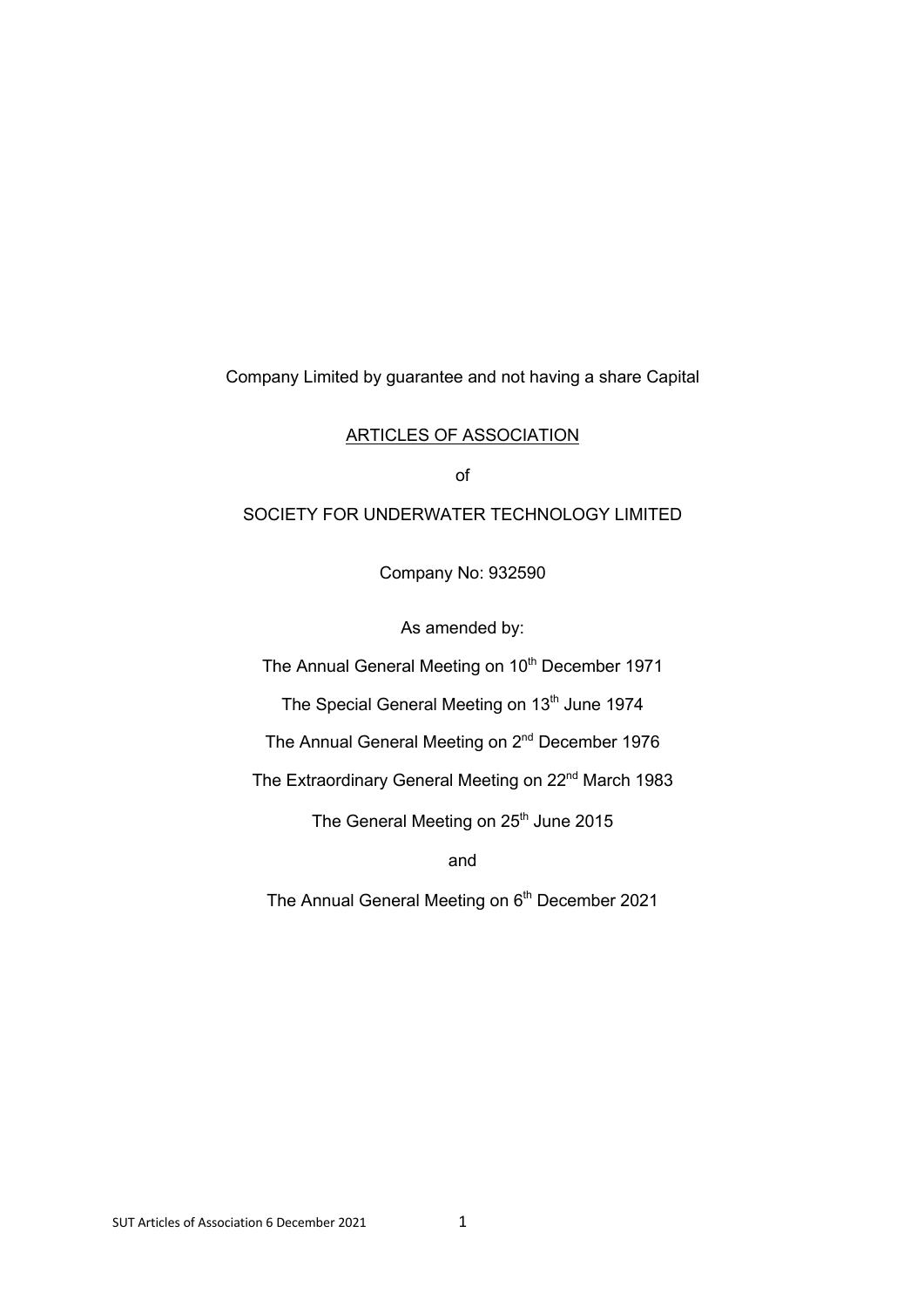# INDEX

| General                                    | 3              |
|--------------------------------------------|----------------|
| <b>Objects and Powers</b>                  | 4              |
| Membership                                 | 6              |
| <b>Register of Members</b>                 | 7              |
| <b>Patron and Vice-President</b>           | $\overline{7}$ |
| <b>Honorary Fellows</b>                    | 8              |
| Management of the Society                  | 8              |
| Officers of the Society                    | 8              |
| <b>The Council</b>                         | 9              |
| Disqualification of Members of the Council | 11             |
| Proceedings of the Council                 | 12             |
| <b>Committees of the Council</b>           | 13             |
| <b>Standing Committees of Council</b>      | 13             |
| <b>General Meetings</b>                    | 14             |
| Proceedings at General Meetings            | 14             |
| <b>Votes of Members</b>                    | 15             |
| The Company Secretary                      | 16             |
| The Seal                                   | 17             |
| Accounts                                   | 17             |
| Audit                                      | 17             |
| <b>Notices</b>                             | 17             |
| Indemnity                                  | 18             |
| Investments                                | 18             |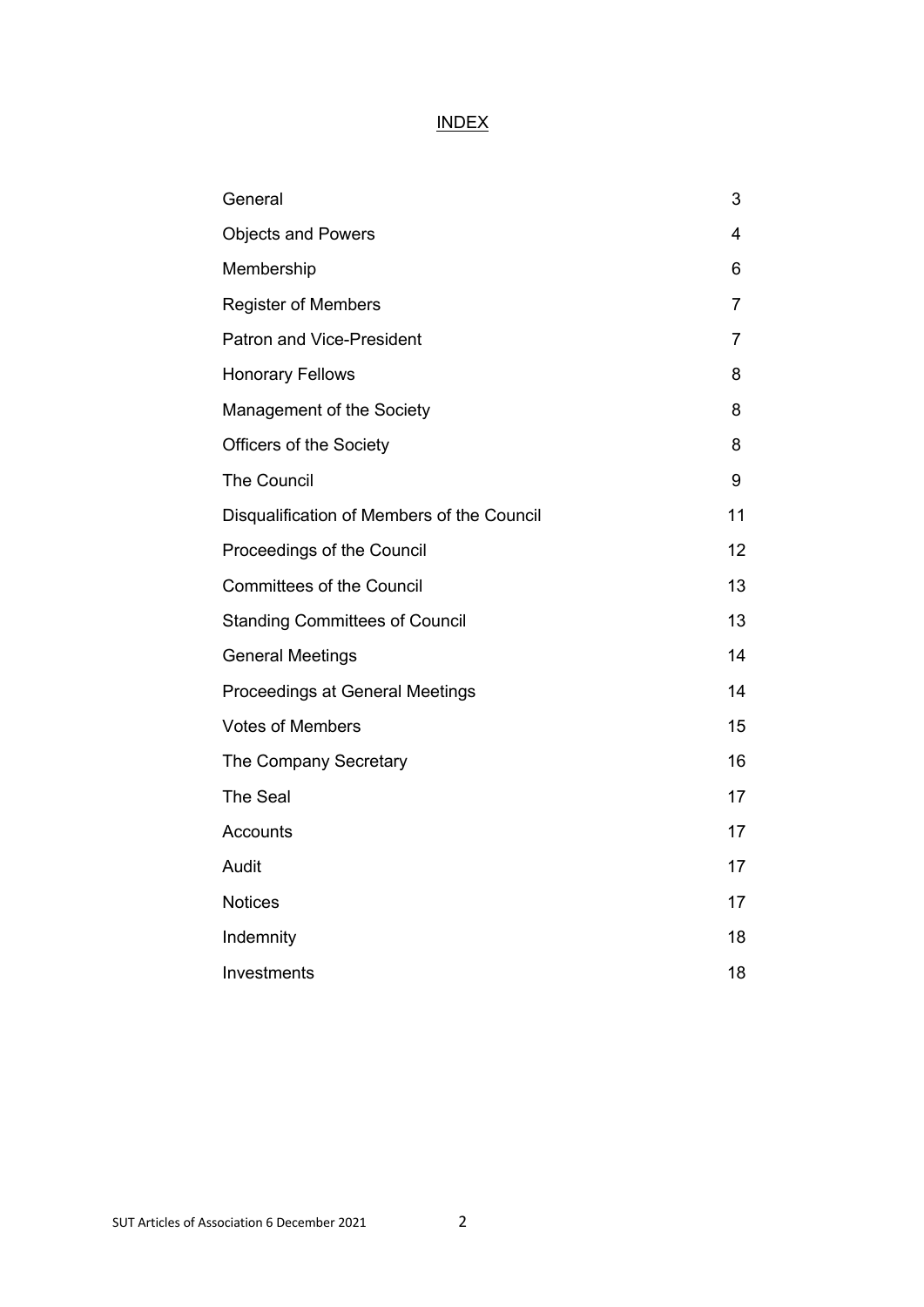### GENERAL

1 (A) The model articles of association as prescribed in Schedule 2 to the Companies (Model Articles) regulations 2008 are excluded in respect of the Company.

(B) In these Articles, the words in the first column of the Table below shall bear the meaning set opposite to them respectively in the second column if not inconsistent with the subject or context:

| <b>WORDS</b>                            | <b>MEANINGS</b>                                                                                                                                                   |
|-----------------------------------------|-------------------------------------------------------------------------------------------------------------------------------------------------------------------|
| The Act                                 | The Companies Act 2006 as amended<br>from time to time                                                                                                            |
| <b>The Charities Act</b>                | The Charities Act 2011 as amended from<br>time to time                                                                                                            |
| <b>These Articles</b>                   | These Articles of Association as amended<br>from time to time                                                                                                     |
| The Society                             | The above-named Company intended to be<br>regulated by these Articles                                                                                             |
| <b>The Council</b>                      | The Council of Management for the time<br>being of the Society                                                                                                    |
| The Office                              | The registered office of the Society                                                                                                                              |
| The United Kingdom                      | Great Britain and Northern Ireland, the<br>Channel Islands and the Isle of Man                                                                                    |
| Month                                   | Calendar month                                                                                                                                                    |
| In Writing                              | Hard copy form or to the extent agreed by<br>the recipient (or deemed to be agreed by a<br>provision in the Articles) electronic form or<br>website communication |
| Electronic form and electronic<br>means | Has the meaning given in section 1168 of<br>the Companies Act 2006                                                                                                |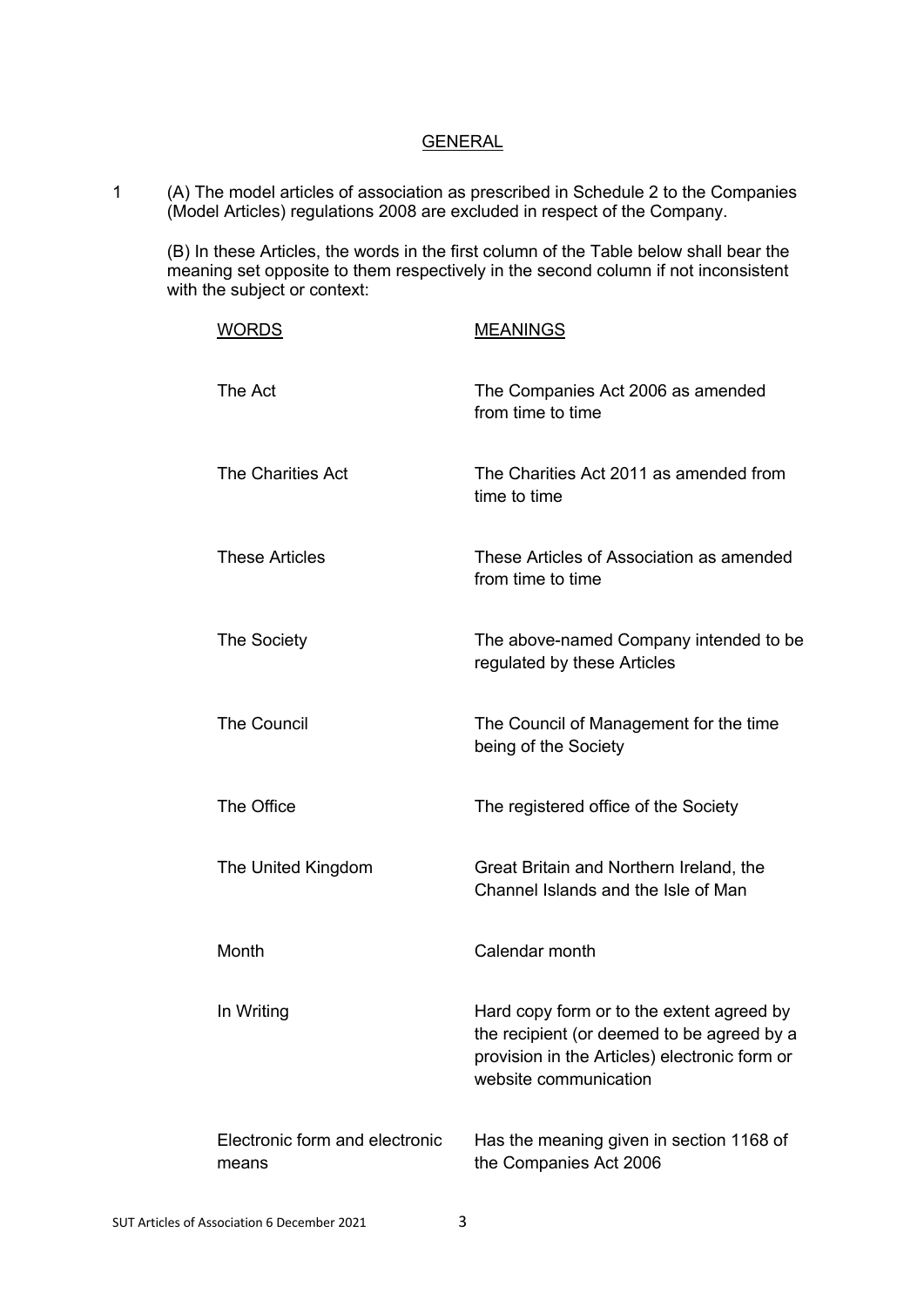| Address          | Deemed to include postal address and<br>electronic address                                                                                                      |
|------------------|-----------------------------------------------------------------------------------------------------------------------------------------------------------------|
| Relevant officer | Any director, member of Council or former<br>director or member of Council or other<br>officer but of the Society excluding any<br>person engaged as an auditor |

(C) Where the context so permits, words importing the singular number only shall include the plural number and vice versa. Words importing the masculine gender only shall include the feminine and neutral genders; and words importing persons shall include corporations;

(D) Subject to the above any words or expressions defined in the Act or any statutory modification thereof in force at the date on which these Articles become binding on the Society shall, if not inconsistent with the subject or context, bear the same meanings in these Articles;

(E) The term "Underwater Technology" when used in these Articles shall be deemed to mean scientific knowledge, engineering techniques and practical skills necessary to the exploration, study and exploitation of the resources of the oceans, seas and rivers and of the earth beneath them together with the academic research, applied research, engineering techniques, innovation skills and industry required to advance the development of the structures, machines, tools and equipment necessary to the exploration, study and exploitation aforesaid, along with the administrative executive and managerial skills and techniques directly related to the foregoing.

# OBJECTS and POWERS

# 2. Objects

The Objects for which the Society is established are:

- To advance the study of, and research into, underwater science, engineering and technology,
- To secure the widest possible dissemination to the public of knowledge gained in such research and study with a view to furthering the proper economic and sociological use of the oceans, and the earth beneath the oceans, for the benefit of man and human life and health.
- To that end, to assist the exchange of practical information between workers in underwater academic research, applied research and technology and industry, to advance the development of the techniques and tools to explore, study and exploit the oceans, and the earth beneath the oceans, to advance the education of scientists and technologists in appropriate disciplines.
- To bring together scientists and other practitioners interested in this field for the promotion of scientific discussion and co-operation between any groups with the same or similar charitable objects either in the United Kingdom or abroad.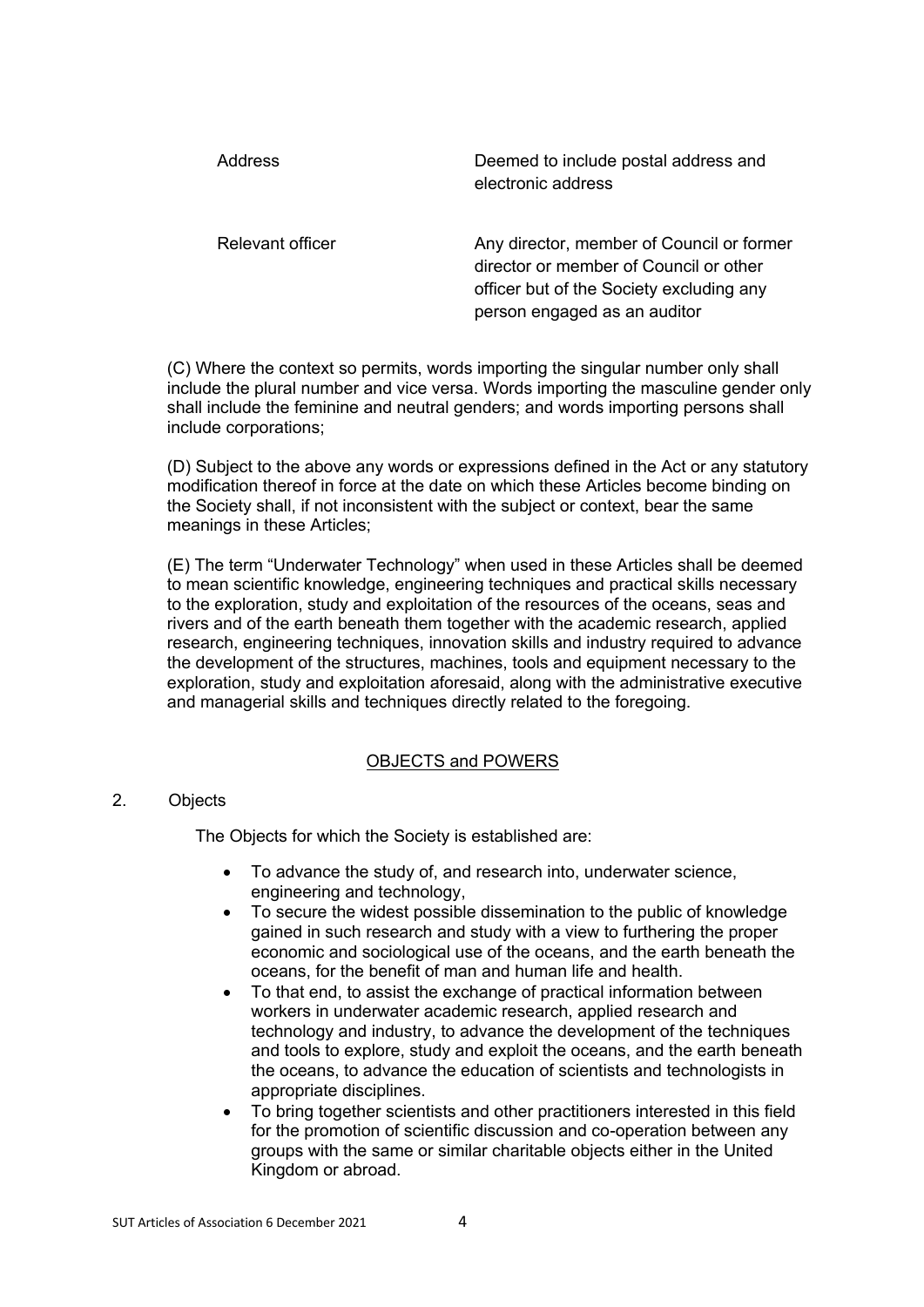- 3. For the furtherance of the foregoing Objects but not otherwise, the Society shall have the following Powers:
	- (A) To establish, build, found, subsidise, maintain, provide, or manage either alone or in conjunction with others, field and shore facilities and buildings (including the provision of libraries, laboratories and other premises for workshops and rooms for discussion, seminars and lectures) and ships and boats, instruments and apparatus of every description required for marine technology and the study of the oceans and the earth beneath the oceans;
	- (B) To establish, conduct, sponsor, or manage either alone or in conjunction with others, lectures, experiments demonstrations, exhibitions, public meetings and conferences of every description;
	- (C) To confer with, assist and inform legislatures, governments, councils and public bodies and other interested parties of every description and to apply to such legislatures, governments, councils, public bodies and other organisations for funds to support the Society's objects;
	- (D) To print, publish and distribute books, articles, magazines, lectures and the results of experiments and matter of every description and to act as printers, publishers and distributors in print and by electronic media;
	- (E) To engage and employ directors of field stations, wardens, assistants, and such other staff necessary to further the Objects of the Society;
	- (F) To endow, present, sponsor or maintain prizes, scholarships and courses of instruction in underwater science and would further the objects and with a view to the promotion of the Society's objects;
	- (G) To purchase, take, hire or otherwise acquire, on lease or in exchange any real or personal property in the United Kingdom or elsewhere and any rights or privileges which the Society may think necessary for the promotion of its objects, and to construct, maintain, demolish and alter any buildings or erections necessary for the work of the Society;
	- (H) To sell, let, mortgage, dispose of, or turn to account, all or any of the property or assets of the Society as shall be expedient to secure and guarantee the performance by the Society of any obligation or liability it may undertake or which may become binding on it,
	- (I) To undertake and execute any charitable trusts which may lawfully be undertaken by the Society and shall be in furtherance of its objects;
	- (J) To borrow or raise money for the purpose of the Society on such terms and on such security as may be determined from time to time,
	- (K) To invest and deal with the monies of the Society not immediately required for its purposes in or upon such investments, securities or property as may be determined from time to time, subject nevertheless to such conditions (if any) and such consents (if any) as may, for the time being, be imposed or required by law and subject to any provisions below;
	- (L) To subscribe and support or aid in the establishment and support of any charitable associations, or institutions and to subscribe or guarantee money for charitable purposes which may be for the benefit of the Society.;
	- (M)To do all such other things as are necessary or conducive for the attainment of those objects;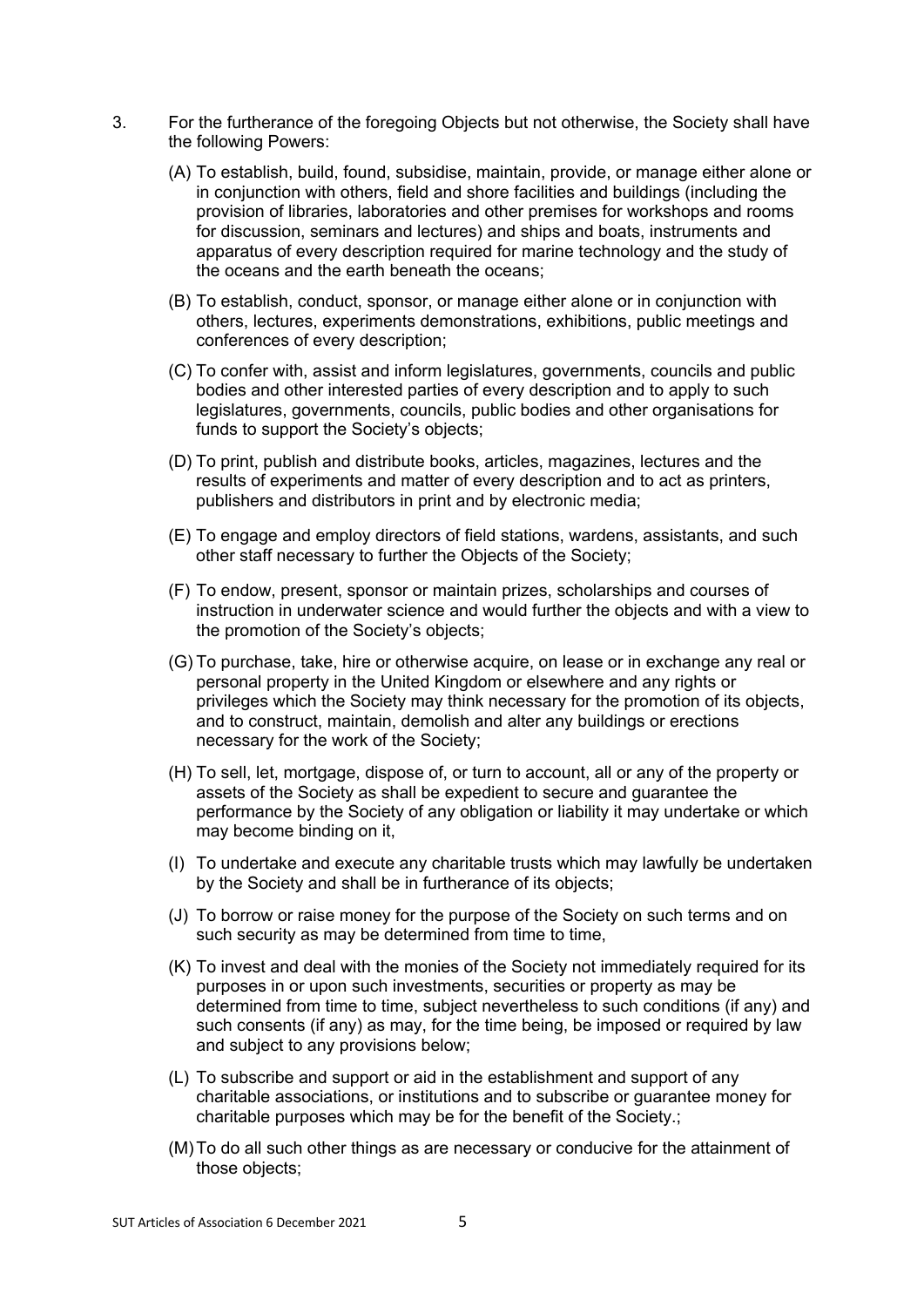Provided that:

(i) In case the Society shall take or hold any property which may be subject to any trusts, the Society shall only deal with or invest the same in such manner as allowed by law, having regard to such trusts;

(ii) The objects of the Society should not extend to the regulation of relations between workers and employers or organisations of workers and organisations of employers;

(iii) In case the Society shall take or hold any property subject to the jurisdiction of the Charity Commissioners for England and Wales, the Society shall not sell, mortgage, charge or lease the same without such authority, approval or consent as may be required by law, and as regards any such property the Council of Management of the Society shall be chargeable for any such property that may come into its hands and shall be answerable and accountable for its own acts, receipts, neglects and defaults, and for the due administration for such property in the same manner and to the same extent as it would as such Council of Management have been if no incorporation had been affected, and the incorporation of the Society shall not diminish or impair any control or authority exercisable by the Chancery Division, the Charity Commissioners over such Council of Management but it shall as regards any such property be subject jointly and separately to such control or authority as if the Society were not incorporated.

(iv) Nothing in the Memorandum and Articles of Association shall authorise an application of the property of the charity for purposes which are not charitable in accordance with section 7 of the Charities and Trustee Investment (Scotland) Act 2005.

4. The income and Property of the Company shall be applied solely towards the promotion of its objects as set forth in these Articles of Association and no portion thereof shall be paid or transferred, directly or indirectly by way of dividend, bonus or otherwise by way of profit, to members of the Company and no member of its Council of Management or Governing body shall be appointed to any office of the Company paid by salary or fees or receive any remuneration or other benefit in money's worth from the Company.

Provided that nothing herein shall prevent any payment in good faith by the Company:

- (a) of reasonable and proper remuneration to any member, officer or servant of the company (not being a member of its Council of Management or Governing Body) for any services rendered to the Company;
- (b) of interest on money lent by any member of the Company or of its Council of Management or Governing Body at a rate per annum not exceeding 2 per cent less than the minimum lending rate prescribed for the time being by the Bank of England, or 3 per cent whichever is the greater;
- (c) of reasonable and proper rent for premises demised or let by any member of the Company or its Council of Management or Governing Body;
- (d) of fees, remuneration or other benefit in money or money's worth to a Company of which a member of the Council of Management or Governing Body may be a member holding not more than  $1/100<sup>th</sup>$  part of the capital of that Company;
- (e) to any member of its Council of Management or Governing Body of out-of-pocket expenses.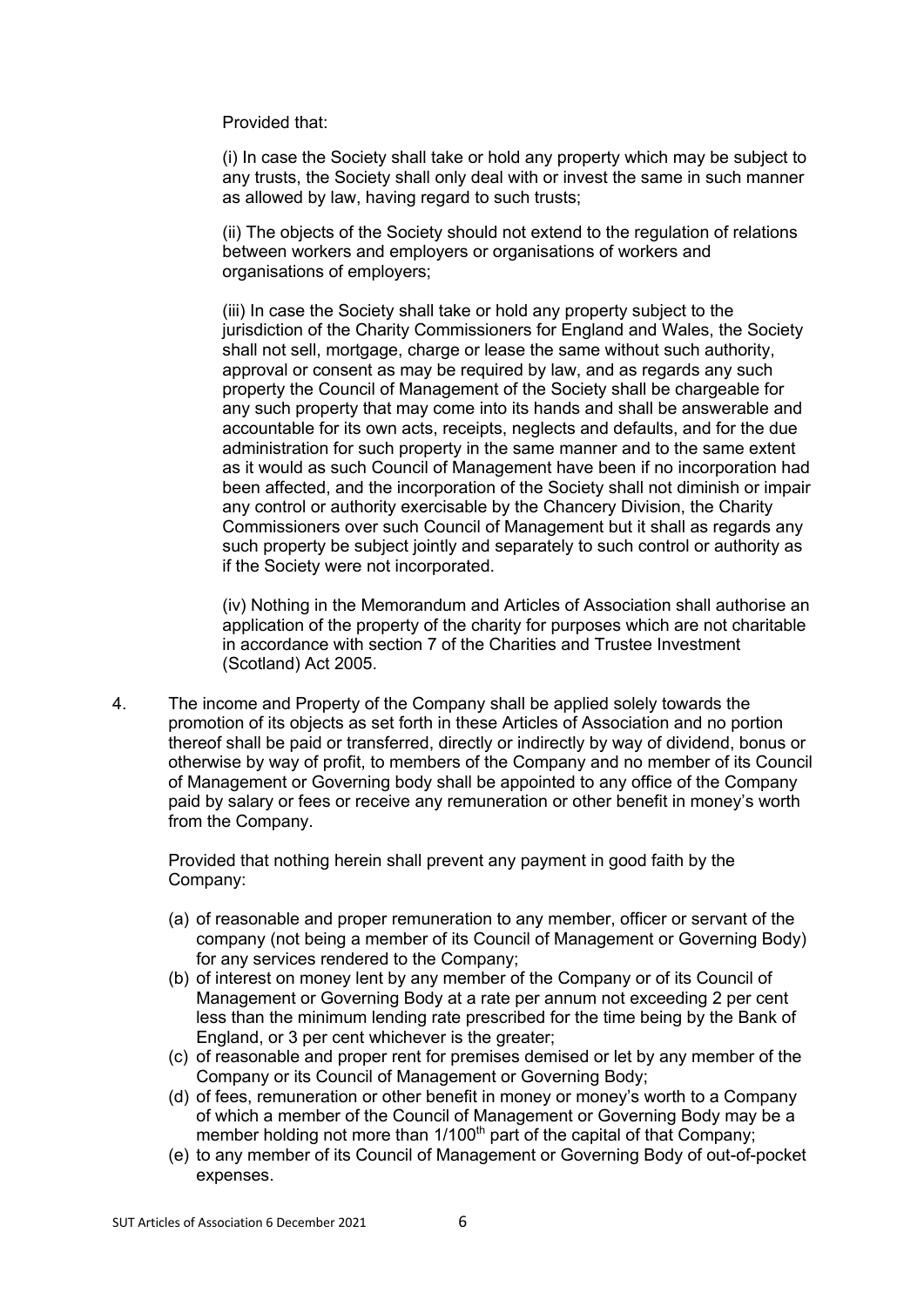- 5. The liability of members is limited.
- 6. Every member of the Society undertakes to contribute to the assets of the Society, in the event of the same being wound up while they are a member, or within one year after they cease to be a member, for payment of the debts and liabilities of the Society contracted before they ceased to be a member, and of the costs, charges and expenses of winding up, and for the adjustment of the rights of the contributories among themselves, such amount as may be required not exceeding £5.
- 7. If upon the winding up or dissolution of the Society there remains, after the satisfaction of all its debts and liabilities any property whatsoever, the same shall not be paid to or distributed among the members of the Society, but shall be given or transferred to some other institution or institutions having charitable objects similar to the Objects of the Society, and which shall prohibit the distribution of its, or their, income and property among its or their members to an extent at least as great as is imposed on the Society under or by virtue of Clause 4 hereof, such institution or institutions to be determined by the members of the Society at or before the time of dissolution, and if and so far as effect cannot be given to such provision, then to some charitable object.

### MEMBERSHIP

- 8. The number of members of the Society shall be unlimited.
- 9. The members of the Society shall consist of two categories and within each category there shall be classes of membership as follows:

Category Classes

Members **Fellow** 

Individual Member Corporate Member

Associates Associate Member Student Member

- 10. "Members" and "Associate Members" of the Society immediately prior to the date of these Articles shall be deemed hereafter to be Members in the class of Individual Member. "Corporate Members" of the Society immediately prior to the date of these Articles shall be deemed hereafter to be Members in the class of Corporate Member. A Corporate Member shall be the single named representative of the organisation subscribing to corporate membership.
- 11. "Associates" and "Students" of the Society immediately prior to the date of these Articles shall be deemed hereafter to be Associates in the class of Associate Member and Student Member respectively. Organisations subscribing to corporate membership shall be entitled to nominate individuals to be Associate Members. The number of Associate Members so nominated shall be in accordance with regulations made by Council.
- 12. Save as aforesaid, no person, institution or body shall be admitted to Membership or Association of the Society without the prior approval of the Executive or such committee or organisation to which it delegates responsibility for approval and the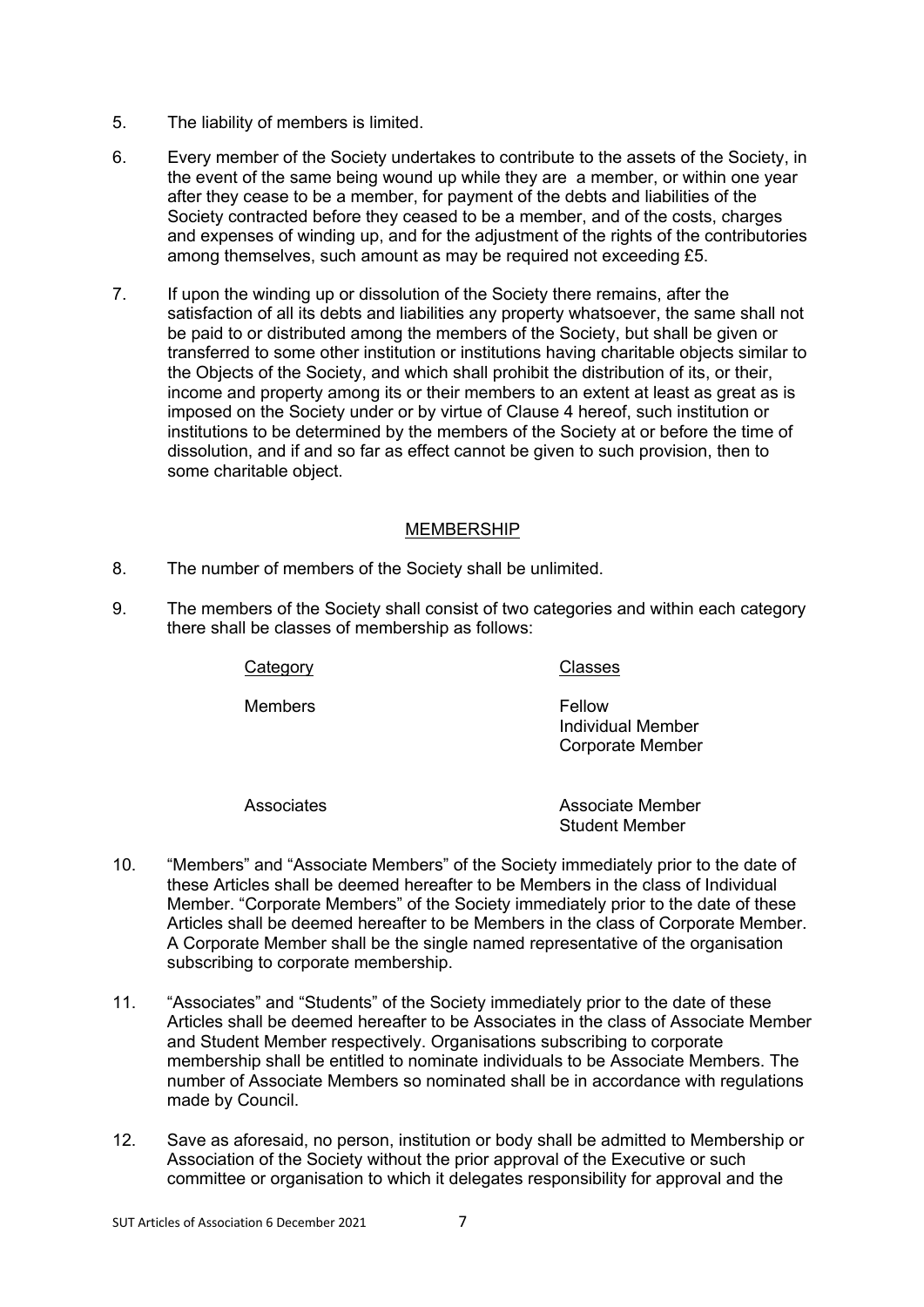Council shall have absolute discretion as to the admission of any person, institution or body.

13. Qualifications for and the method of election to Membership and Associateship and the rights, privileges, obligations and conditions of Membership and Associateship and the manner in which the same may be suspended or terminated shall be such as the Council, by Regulation, shall prescribe.

# REGISTER OF MEMBERS

- 14. (A) The provisions of Section 113 of the Act shall be observed by the Society and the name of every member (and in case of a Corporate Member the name of its duly appointed Representative for the time being), together with their address, date of admission and the date upon which they ceased to be a member, shall be entered in a Register of Members.
	- (B) The Register of Members shall be maintained in two sections, the first of which shall contain the names and other particulars of the Members and the second of which shall contain the names and other particulars of Associates.

### PATRON AND VICE-PRESIDENT

- 15. (A) The Council may at its absolute discretion designate as Patron (or other such honorary title not importing membership of the Society) any person of eminence subject only to the prior consent of the person so to be designated. There may be one or more Patrons as the Council shall determine.
	- (B) The Council may at its absolute discretion designate as Honorary Vice-President any person who has rendered great service to the Society or to the furtherance of the Objects of the Society subject only to the prior consent of the of the person so to be designated. At any one time, there may be up to three Honorary Vice-President who shall retain the privilege for a period of three years or as the Council shall determine. In the event an Honorary Vice-President is required and nonesuch is designated, the immediate Past President shall serve as Honorary Vice-President.

# HONORARY FELLOWS

- 16. (A) The Council may by resolution passed by not less than two-thirds of the voters of the members of Council present and voting at a meeting of Council at which this matter is raised as a specific item of business on the Agenda for such meeting, elect any person to be an honorary Member of the Society in the class of Fellow. Such honorary Members shall not be liable to pay any fee on admission as such or to pay any annual subscription to the Society but every honorary Member shall sign an undertaking to observe the Articles of Association and the Regulations of the Society in so far as the same may be applicable to honorary Members.
	- (B) Honorary Members shall have all the rights and privileges of Membership including the right to receive Notice of and to attend and vote at any General Meeting of the Society and, subject to these Articles, to be appointed or elected, as the case may be, as either an officer of the Society or as a member of the Council.
	- (C) Notwithstanding the generality of this Article, every past President who has served a full term of office as President and a further two years as an ex officio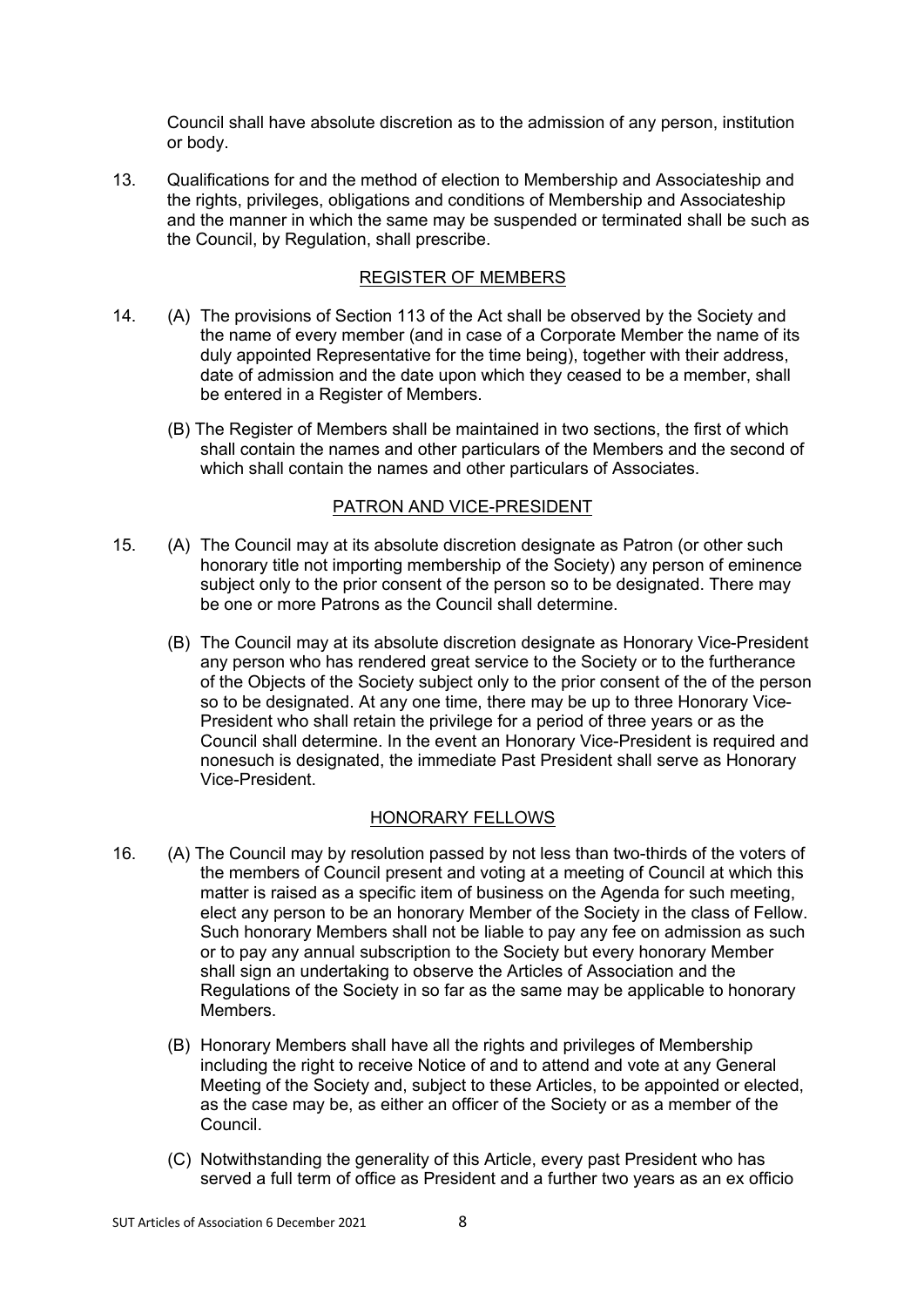member of the Council shall immediately thereafter be admitted, ex officio, as an Honorary Fellow of the Society if they wish.

# MANAGEMENT OF THE SOCIETY

- 17. The affairs of the Society shall be managed and regulated in accordance with the Memorandum and Articles of Association and in accordance with applicable laws.
- 18. Subject to the provisions of the Act these Articles may from time to time be amended or added to by the Society in general meeting (of which meeting not less than twentyone clear days' notice in writing shall have been given) by special resolution.
- 19. The Council may from time to time make such Regulations as it may think fit for the purpose of giving effect to any of the provisions of the Memorandum and Articles of Association or for regulating the affairs of the Society provided always that no such Regulations shall be in any way inconsistent with any of the provisions of the said Memorandum and Articles of Association. The right to make Regulations shall include also the right to add to, amend or repeal any such Regulations.

# THE OFFICERS OF THE SOCIETY

- 20. There shall be a President, Vice-President (and Chair of Council), Honorary Secretary and Honorary Treasurer (herein collectively referred to as "the officers of the Society") all of whom shall be Members of the Society, provided however that the President shall be a Member in the class of Fellow.
- 21. (A) The first President, Vice-President, Honorary Secretary and Honorary Treasurer following the first date of these Articles shall be the persons respectively holding these offices immediately prior to the said date but they shall hold office only until the first election of officers under these Articles. However, if eligible, they may stand for re-election.
	- (B) The officers of the Society shall be elected by the Council from amongst its members by secret ballot. The procedure for the election by secret ballot shall be determined by the Council prior to the election of officers under these Articles and shall be recorded in the minutes of the Council meeting at which the aforesaid procedure shall have been so determined.
	- (C) Not later than eight weeks before the date of the first Annual General Meeting following the date of these Articles and not less than eight weeks prior to the date of each succeeding Annual General Meeting, the Council shall elect the officers for the following year. The tenure of office of such officers shall be from the conclusion of the Annual General Meeting immediately following the date of their election until the conclusion of the next following Annual General Meeting.
	- (D) Any officer may be re-elected except that no person may serve as President for more than two consecutive terms nor as an officer of the Society in any capacity for more than six consecutive terms of office.
- 22. If, during tenure of office, any officer shall die or resign or become ineligible or otherwise become incapable of acting, the Council shall thereupon appoint one of its members to the vacant office. The person so appointed shall hold office only until the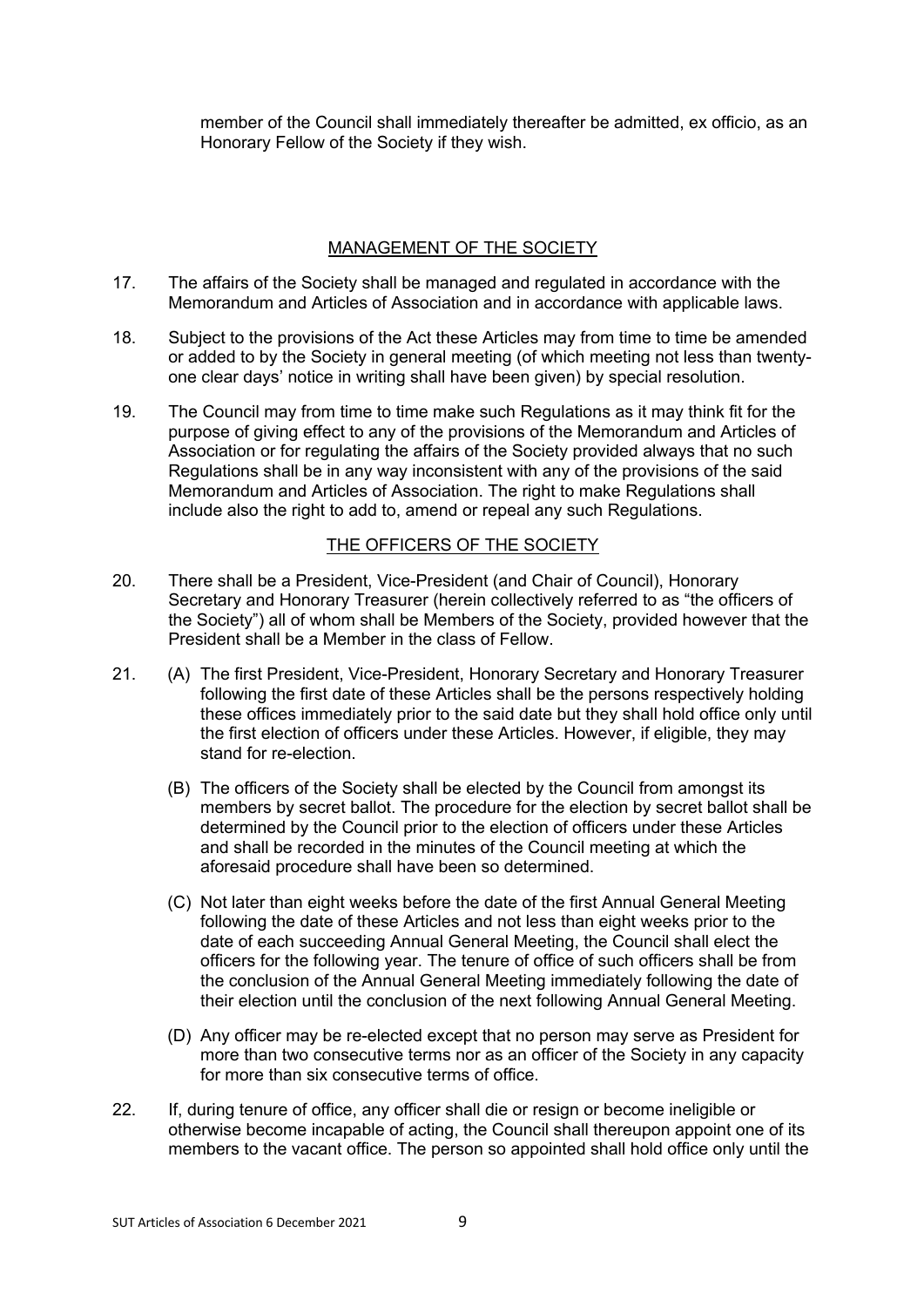conclusion of the next following Annual General Meeting but, if eligible, may stand for re-election.

### THE COUNCIL

- 23. The property and affairs of the Society shall, subject to the Act and to the provisions of the Articles of Association, be administered and controlled by a Council of management which, for the purpose, may exercise all such powers and authorities whether expressly conferred upon it or otherwise by the Articles of Association and do all such acts and things as may be exercised or done by the Society except for those which are by the Act or by the Articles of Association required to be exercised or done by the Society in general meeting, or where the Society in general meeting decides to do any act or thing in the place of the Council. In this event no such decision of the Society shall invalidate any prior bona fide act of the Council.
- 24. Without prejudice to the generality of the foregoing, the Council may at any time and from time to time
	- (a) appoint a Chief Executive upon such terms as the Council may determine;
	- (b) appoint such other officials and servants as the Council may deem expedient and upon such terms as the Council may determine;
	- (c) remove any such Chief Executive, official or servant from office;
	- (d) exercise all the powers of the Society to borrow money and to mortgage or charge its undertaking and property, or any part thereof, including issuing debentures, debenture stock and other securities, whether outright or as security for any debt, liability or obligation of the Society;
	- (e) establish Branches in suitable locations; any such Branch shall consist of Members and Associates of the Society and shall be constituted under Rules made by the Council from time to time and shall conduct its own affairs and arrange meetings upon subjects of interest to its members; the Society shall be liable only for the expenses, liabilities or debts which are incurred by the Branch with the approval of the Council and the Society shall be indemnified by members of the Branch in respect of any other expenses, liabilities or debts incurred by the Branch;
	- (f) establish branches in jurisdictions outside the United Kingdom that are legally constituted and independent according to the laws of the jurisdiction concerned but which are affiliated to the Society according to Rules in addition to those referred to in Article 24(e) that the Council shall prescribe from time to time.
- 25. The Council shall consist of not less than thirteen and not more than nineteen persons as follows:
	- (a) the two ex-Presidents of the Society immediately precedent to the current one – ex-officio;
	- (b) the past Chair of the Society immediately preceding the current one  $e x$ officio
	- (c) the officers of the Society;
	- (d) not more than twelve and not less than six elected by the Members of the Society from among their number except that a Corporate Member or an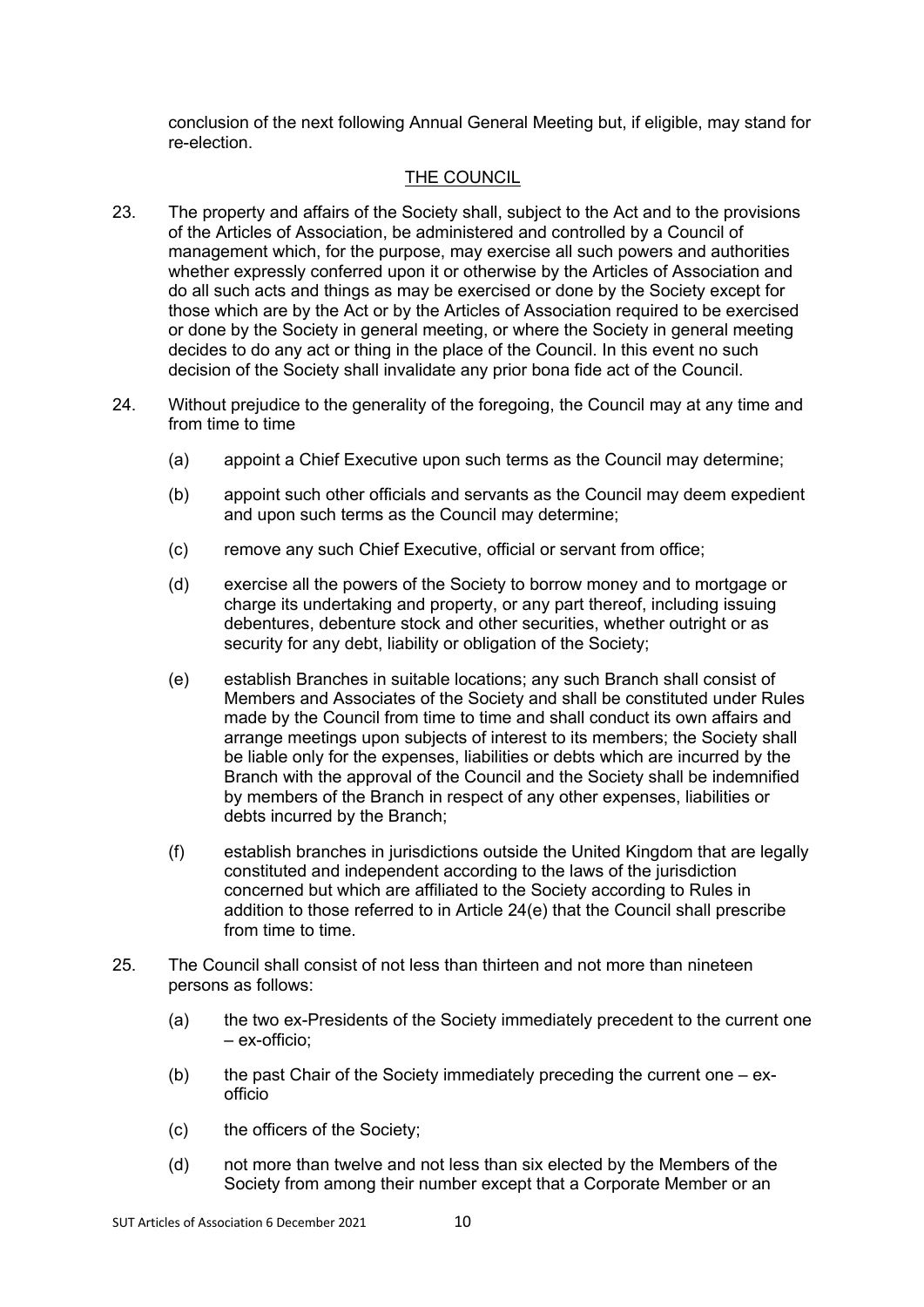Associate Member shall not be eligible for election to the Council unless such Corporate Member or Associate Member shall also be a Member in their own right, nor shall a Student Member be eligible for election.

- (e) not more than two Members who are Chairs of Branches of the Society established outside the United Kingdom who shall be selected by consensus by a group of members consisting of all such Chairs, and who shall serve for a period of twelve months but may be re-selected to serve for further periods of twelve months always subject to the requirements of Articles 26(a) and 26(b).
- 26. The members of the Council (other than the ex-officio past Presidents and past Chair) shall be elected in the manner and shall hold office for the periods hereinafter provided:
	- (a) four members (not being officers of the Society elected for the following year) shall retire each year being those having the greatest period of service since the date of their last election to the council;
	- (b) no member shall serve for more than three consecutive years without retiring as aforesaid, but may seek immediate re-election provided that no member of Council shall serve a period of more than six consecutive years.
	- (c) the election of members of the Council shall take place seven days before the date of the Annual General Meeting in each year and those elected shall hold office as from the conclusion of the Annual General Meeting aforesaid;
	- (d) any two Members of the Society shall be at liberty to nominate any other eligible Member (including present members of the Council not being officers of the Society elected for the following year) to serve as a member of the Council;
	- (e) the name of each Member of the Society so nominated together with the names of their proposer and seconder, shall be sent in writing to the Honorary Secretary of the Society at least forty-nine days before the date of the Annual General Meeting for the year in which the election is being held;
	- (f) in case there shall not be a sufficient number of candidates nominated as aforesaid, the officers of the Society then in office shall fill up the remaining vacancy or vacancies so as to ensure that the number of candidates for election exceeds by at least one, the number of members of the Council to be elected;
	- (g) balloting lists shall be prepared under the supervision of the Honorary Secretary and such lists shall contain the names of the candidates in alphabetical order (together with the names of the proposer and seconder of each such candidate) and shall be despatched, at least twenty-eight days prior to the date of the election, to every Member of the Society;
	- (h) each Member of the Society shall be entitled to vote for up to the same number of candidates as there are vacancies on the Council to be filled and such votes shall be cast by marking with a cross on the balloting list against the name of the candidates receiving the votes;
	- (i) completed balloting lists must be returned to the Honorary Secretary (as Returning Officer for this purpose) at the Office of the Society so as to be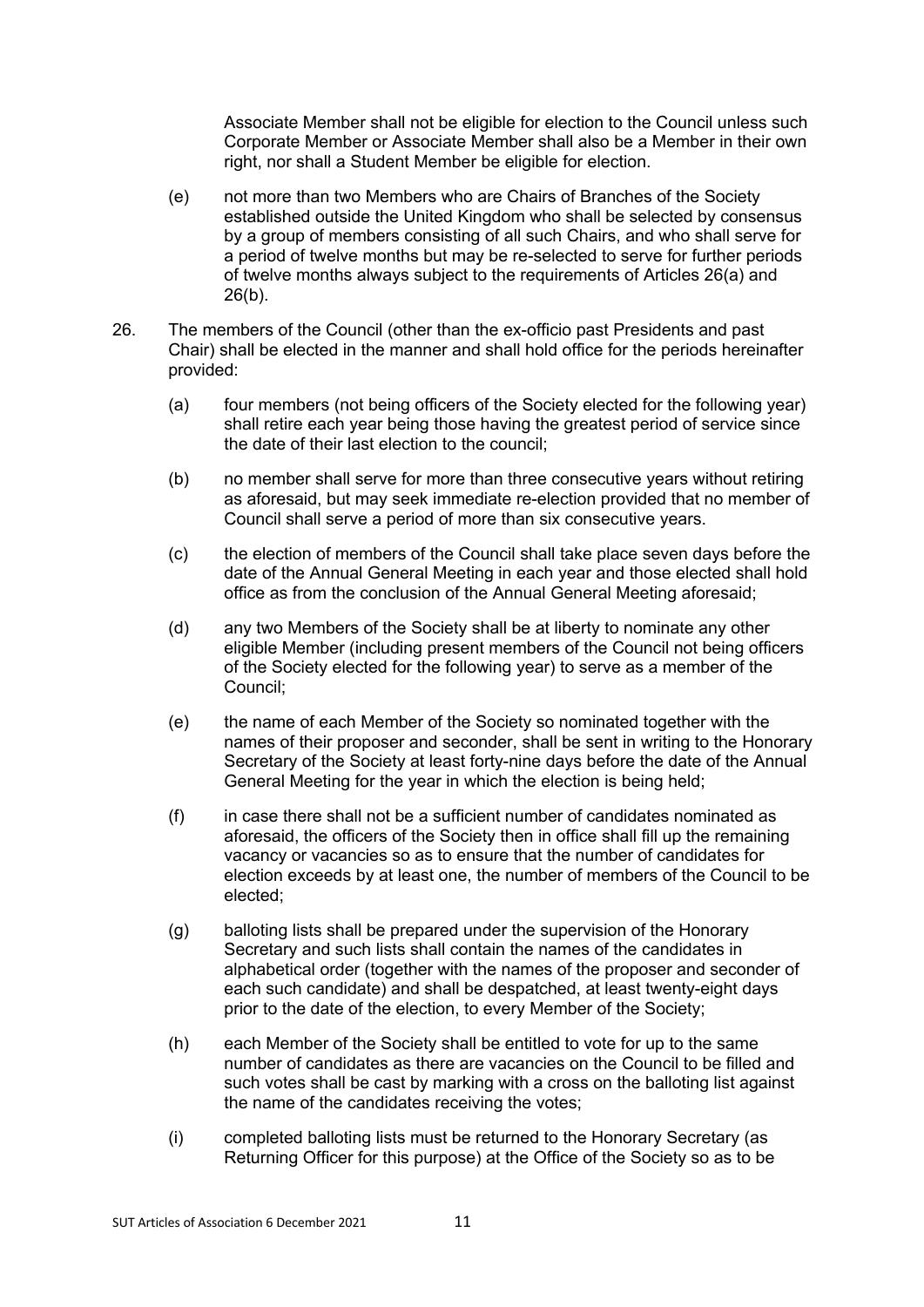received by the Honorary Secretary not later than noon on the day of the election;

- (j) any balloting lists received after the due time and date, and those which are mutilated or contain votes in excess of the stipulated number shall be declared null and void by the Honorary Secretary;
- (k) all completed balloting lists received by the Honorary Secretary shall be retained for the Honorary Secretary on the Guild server and SharePoint until the conclusion of the next following Annual General Meeting whereupon they shall be destroyed unless some good reason shall emerge for their further retention.
- (l) if two or more candidates obtain an equal number of votes the officers of the Society then in office shall elect by lot from such candidates, the candidate who is, or the candidates who are, to serve on the Council provided that any member of Council elected in this way shall hold office only until the next annual election of members of the Council but shall then be eligible for reelection;
- (m) the Council may from time to time and at any time appoint any eligible Member of the Society to fill a casual vacancy and any Member so appointed shall hold office only until the next annual election of members of the Council but shall then be eligible for re-election to the Council.
- 27. The members for the time being of the Council may act notwithstanding any vacancy in their body provided always that in case the members of the Council shall at any time be reduced in number to less than the minimum number prescribed by or in accordance with these Articles, it shall be lawful for them to act for the purpose of admitting persons to Membership or Associateship of the Society, or of filling up vacancies in their body or of summoning a General Meeting but not for any other purpose.

# DISQUALIFICATION OF MEMBERS OF THE COUNCIL

- 28. The office of a member of the Council shall be vacated:
	- (a) if a receiving order is made against that individual or if that individual makes any arrangement or composition with their creditors;
	- (b) if a medical practitioner who is treating that person gives a written opinion to the Society stating that that person has become physically or mentally incapable of acting as a member of Council and may remain so for more than three months;
	- (c) if the individual ceases to be a Member of the Society;
	- (d) if by notice in writing to the Society the individual resigns as a member of the Council;
	- (e) if the individual is disqualified from acting as a company director;
	- (f) if the individual is removed from office by a resolution duly passed pursuant to Section 168 of the Act;
	- (g) if the individual has been, for more than six months, absent without permission of the Council, from meetings of the Council held during that period and the members of Council resolve that the office be vacated.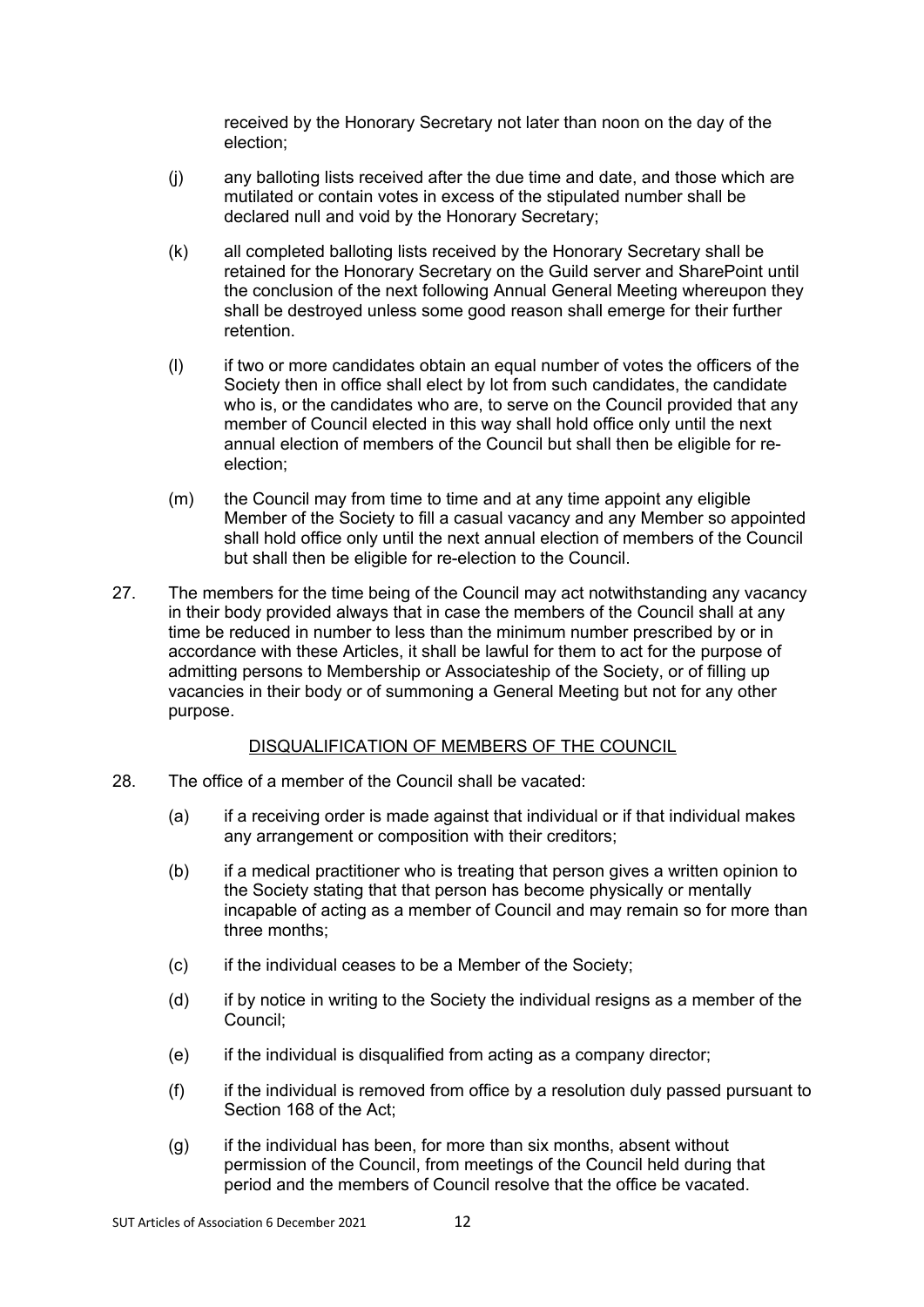### PROCEEDINGS OF THE COUNCIL

- 29. The Council may meet together for the despatch of business, adjourn and otherwise regulate their meetings as they think fit. A meeting of the Council may be held by way of a video or telephone conference or similar equipment designed to allow participants not usually resident in the UK and, by prior arrangement with the Chair of Council, other participants to take part in the meeting (or by a combination of such media) provided that at all times the number of Council members participating in the meeting is sufficient to constitute a quorum. All members so participating shall be treated as present at the meeting for the purpose of determining whether quorum requirements are fulfilled. The meeting is deemed to be located at the location where the Chair is present.
- 30. Apart from such meetings as the Council may convene, the Honorary Secretary shall summon a meeting upon the requisition of the Chair or of any three members of the Council.
- 31. All meetings of the Council (other than an adjourned meeting) shall be convened by not less than seven clear days' notice in writing served upon each member of the Council. The said notice shall indicate the nature of the business to be undertaken at the meeting to which it refers.
- 32. At its first meeting following an Annual General Meeting of the Society, the Council shall elect a Vice-Chair of the Council for the ensuing year. The Vice-Chair shall preside at all meetings of the Council at which the Chair is not present. Should the Chair not be present within five minutes following the time for which the meeting is called, the Vice-Chair shall preside instead of Chair. If neither the Chair nor the Vice-Chair are present within five minutes following the appointed time or neither is willing to preside, then the members of the Council present shall choose one of their number to be Chair of the meeting.
- 33. A quorum of meetings of the Council shall be six or such greater number as the Council may from time to time decide. In the event of a quorum not being present within fifteen minutes following the time for which the meeting was called, the meeting shall be abandoned and shall be re-convened for a date, time and place to be determined by the Chair.
- 34. Except as otherwise provided by these Articles, every question at a meeting of the Council shall be determined by a majority of the votes of the members present, every member having one vote save that in the event of an equality of votes for and against a motion, the Chair shall have a second or casting vote.
- 35. Minutes of the proceedings of every meeting of the Council and of the attendance of the members of the Council thereat shall be kept and recorded digitally on the Council area of Society's website and Society's server. Such Minutes shall be signed, or agreed signed in digital meetings, by the Chair of the meeting at which the said minutes are confirmed. Following the confirmation and signature aforesaid, the minutes shall be deemed to be a correct record of the proceedings of the meeting to which they refer.
- 36. A resolution may be proposed and approved by email in accordance with this Article and shall be as valid and effectual as if it had been passed at a Council meeting duly convened and held, provided that
	- (a) the Chair of Council has accepted that a resolution proposed by e-mail is suitable for circulation and approval from Council by e-mail;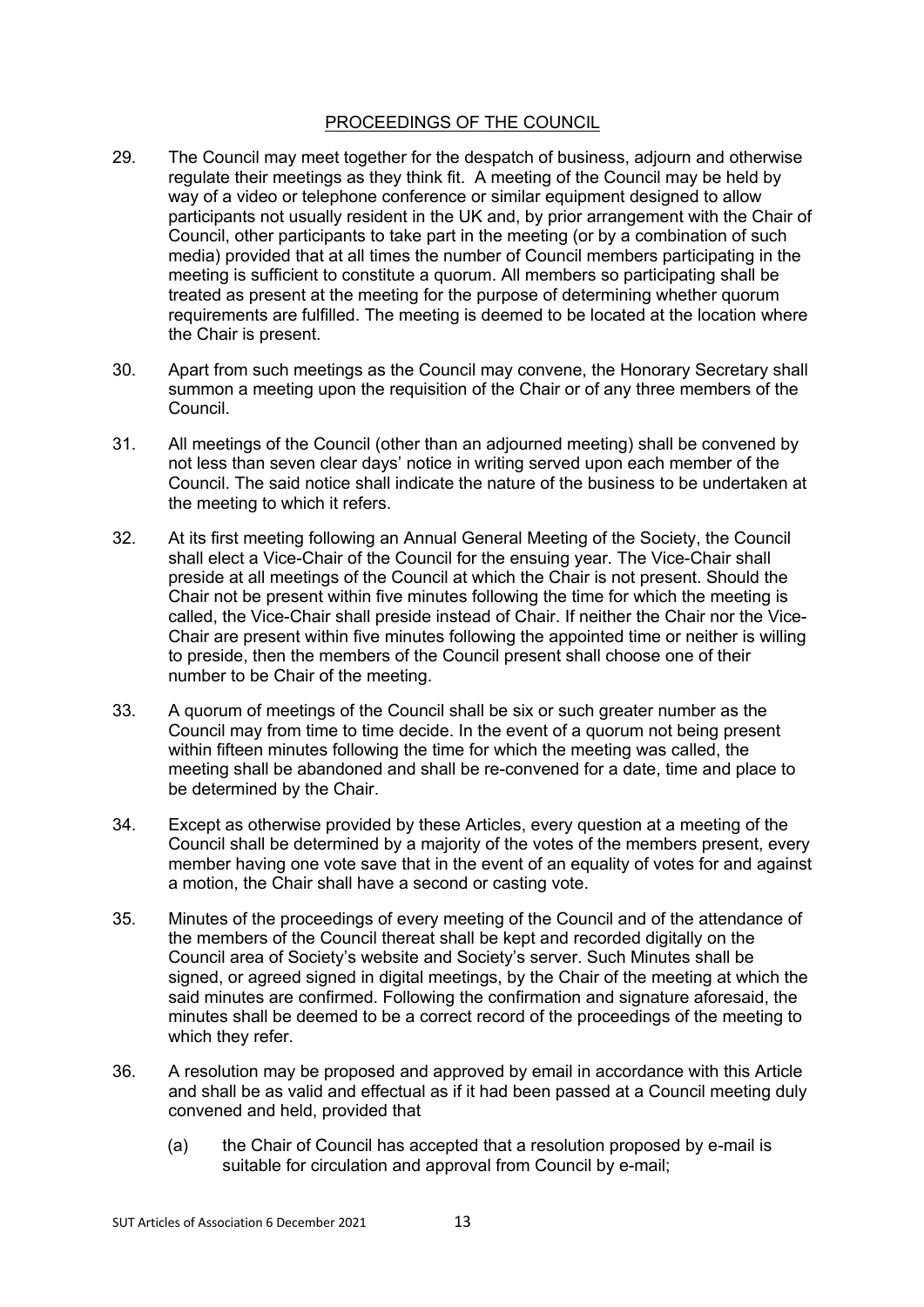- (b) the resolution be voted on by a sufficient number of members of Council to constitute a quorum
- (c) the email has been sent from an email address recognised by the Honorary Secretary as nominated for that purpose
- (d) following receipt of all responses on a resolution the Honorary Secretary shall circulate a further memorandum to the Council members confirming whether or not the resolution has been formally approved.
- (e) the date of the resolution shall be the date of the memorandum in Article 36(d).
- 37. The members of the Council may act and exercise all their powers notwithstanding any defect in the qualification or appointment of all or any of them. Furthermore the members for the time being of the Council may act notwithstanding any vacancy in their body provided always that in case the elected members of the Council shall be reduced in number to less than the minimum number prescribed by these Articles it shall be lawful for the Council to act for the purpose of admitting persons to membership of the Society, for filling up vacancies in their body in accordance with these Articles and for summonsing a General Meeting of the Society but not for any other purpose.

# COMMITTEES OF COUNCIL

- 38. Subject to these Articles, the Council may delegate any of their powers to committees consisting of such Members of the Society, appointed or elected in such manner and to hold office for such period and on such terms as the Council may, by Regulation, prescribe.
- 39. Any Committee shall, unless such power is specifically withheld by the council, have power to delegate to a sub-committee shall in the exercise of the powers so delegated, conform to any rules that may be imposed by the appointing committee.

# STANDING COMMITTEES OF COUNCIL

- 40. Notwithstanding the generality of Article 38, there shall be an Executive Committee .
- 41. The Executive Committee shall be responsible for the running of the day-to-day affairs of the Society subject to the general policies laid down by the Council. The Executive Committee shall consist of the officers of the Society and three other members of the Council, the selection of whom shall be within the prerogative of the Chair of Council. In addition, the Chief Executive, if appointed shall attend meetings of the Executive Committee. The Executive Committee shall meet at such times as they may deem requisite and, subject to these Articles, may regulate their meetings as they think fit, save however that the Chair of Council (failing whom the Vice-Chair) shall be Chair of the Executive Committee. Three members, including the Chair, shall be a quorum.
- 42. Minutes shall be kept of all meetings of Committees of Council and such minutes shall be circulated to all members of the Council for ratification at the meeting of Council next following the date of such minutes.

# GENERAL MEETINGS

43. The Society shall hold a General Meeting in every calendar year as its Annual General Meeting at such time, date and place as may be determined by the Council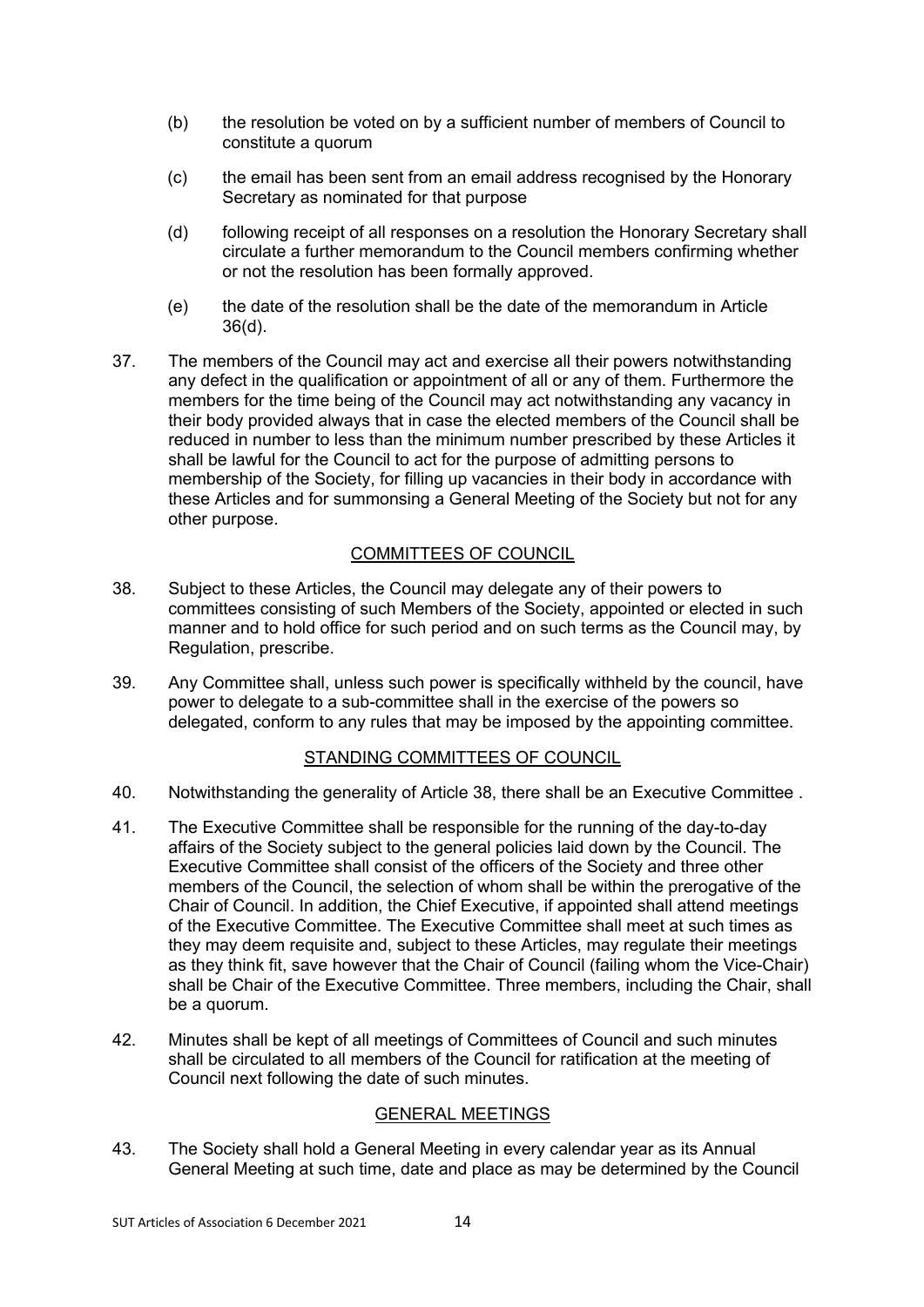provided however that not more than fifteen months shall elapse between the date of any one Annual General Meeting and the one next following it.

- 44. All General Meetings, other than the Annual General Meetings, shall be called General Meetings. The Council may whenever they think fit convene a General Meeting and such a meeting shall also be convened (or in default may be convened by the requisitionists) under the provisions of the Act.
- 45. At least twenty-one days' Notice in writing shall be given of any General Meeting (exclusive in every case both of the day on which it is served or deemed to be served and of the day of the meeting for which is given). The said Notice shall state whether the meeting is an Annual General Meeting or a General Meeting and shall indicate the place, date and time of the meeting together with the general nature of the business which the meeting is called to transact.
- 46. Every such Notice shall be given, in the manner hereinafter defined, to all such persons (including the Auditors) as are under these Articles or under the Act entitled to receive such Notices from the Society. The accidental omission to give Notice of a meeting to, or the non-receipt of, such Notice by any person entitled to receive notice thereof shall not invalidate any resolution passed or any proceeding had at any meeting.
- 47. Where the business before a General Meeting includes consideration of a proposed special or extraordinary resolution, the Notice of the meeting shall specify the intention to propose and shall state the precise wording of each such motion.

### PROCEEDINGS AT GENERAL MEETINGS

- 48. All business shall be deemed special that is transacted at a General Meeting and also all that is transacted at an Annual General Meeting with the exception of the consideration of the income and expenditure account and balance sheet, of the reports of the Council and of the auditors and the remuneration and the appointment of the Auditors.
- 49. No business shall be transacted at any General Meeting unless a quorum of Members is present at the time when the meeting is due to proceed to business. Save as herein otherwise provided, twenty Members present in person shall be a quorum or twenty Members in a virtual/online General Meeting
- 50. If within fifteen minutes from the time appointed for the General Meeting a quorum is not present, the meeting, if convened on the requisition of Members, shall be dissolved. In any other case it shall stand adjourned to the same day in the next week, at the same time and place or at such other place as the Council may determine. If at the adjourned meeting a quorum is not present within fifteen minutes from the time appointed for the meeting, the Members present shall be a quorum. Numbers of Members to form a quorum can include online Members.
- 51. The President or in their absence the Vice-President shall preside as Chair at every General Meeting but if the President and the Vice-President shall not be present within fifteen minutes after the time appointed for the commencement of the meeting, the Members present shall choose a member of the Council present to preside; if no member of Council be present, they shall elect one of their number to be Chair of the meeting.
- 52. The Chair may, with the consent of the meeting at which a quorum is present (and shall if so, directed by the meeting), adjourn the meeting from time to time and from place to place but no business shall be transacted at any adjourned meeting other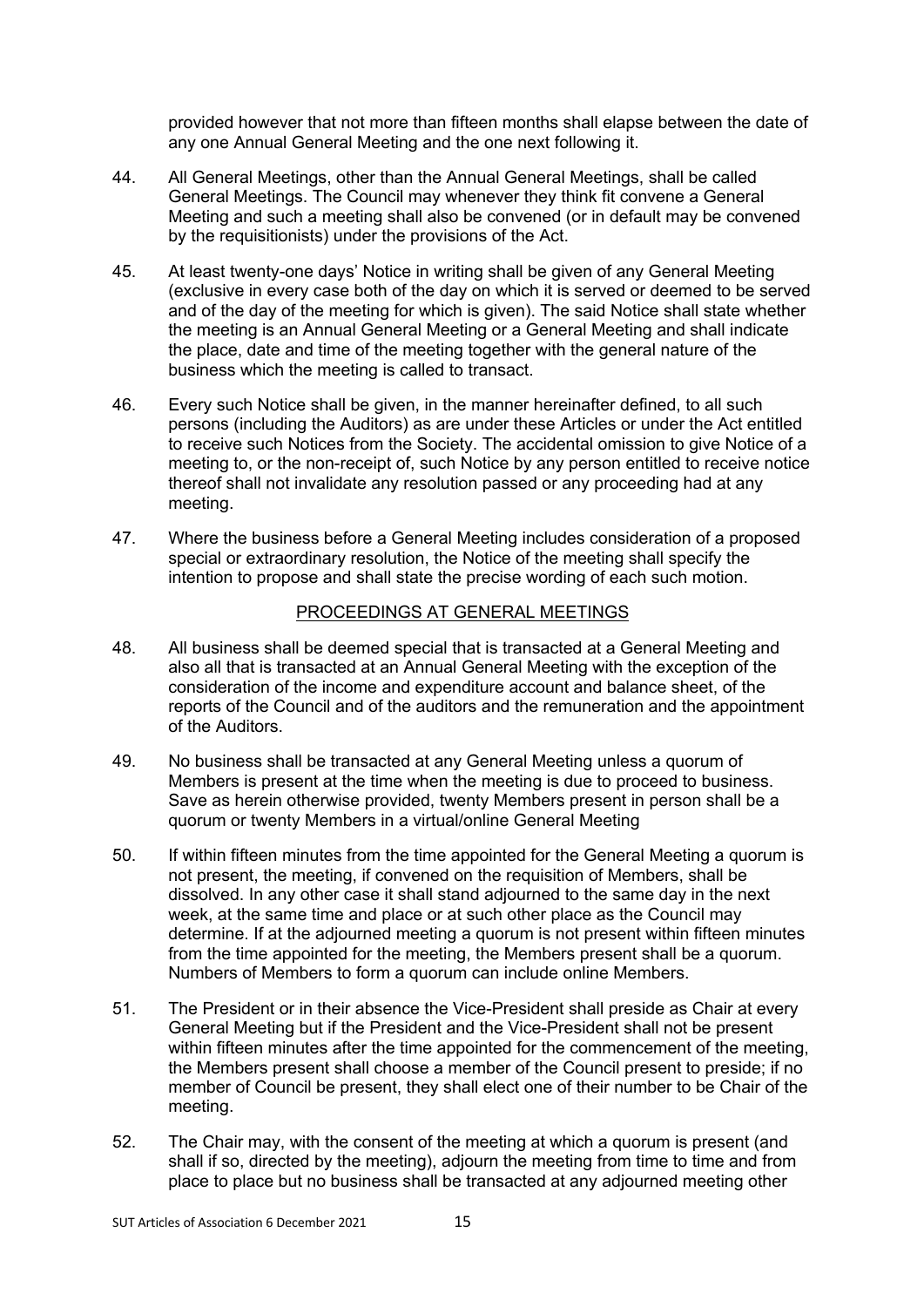than the business left unfinished at the meeting from which the adjournment took place. When a meeting is adjourned for thirty days or more, Notice of the adjourned meeting shall be given as in the case of an original meeting. Save as aforesaid it shall not be necessary to give any notice of an adjournment or of the business to be transacted at an adjourned meeting.

- 53. (A) At any General Meeting a resolution put to the vote of the meeting shall be decided on a show of hands unless a poll is (before or on the declaration of the result of the show of hands) demanded:
	- (a) by a Chair; or
	- (b) by at least five members present in person; or
	- (c) by any Member or Members present in person or by proxy representing not less than one-tenth of the total voting rights of all the Members having the right to vote at the meeting.
	- (B) To be passed, both a special and an extraordinary resolution shall require the votes in favour:
		- (a) on a show of hands, of a majority of not less than three-fourths of all such Members as, being entitled to do so, vote in person or by proxy; or
		- (b) on a poll, a majority of not less than three-fourths of all such Members as, being entitled to do so, vote either personally or by proxy.
- 54. Unless a poll be demanded, a declaration by the Chair of the meeting that a resolution has been carried, or carried unanimously or by a particular majority, or lost, or not carried by a particular majority together with an entry to that effect in the minutes of the Society shall be conclusive evidence of the fact without proof of the number or proportion of the votes in favour of or against that resolution. The demand for a poll may be withdrawn.
- 55. No poll shall be demanded on the election of a Chair of a meeting or on any question of adjournment.
- 56. Save as aforesaid, if a poll is demanded it shall be taken in such manner as the Chair directs and the result of the poll shall be deemed to be the resolution of the meeting at which the poll was demanded.
- 57. In the case of an equality of votes, whether on a show of hands or on a poll, the Chair of the meeting at which the show of hands takes place or at which the poll is demanded, shall be entitled to a second or casting vote.
- 58. The demand of a poll shall not prevent the continuance of a meeting for the transaction of any business other than that in respect of which a poll was demanded.

# VOTES OF MEMBERS

- 59. Subject as herein otherwise provided, every Member shall have one vote; a Corporate Member shall exercise its vote whether on a show of hands or on a poll by its duly authorised representative in accordance with Section 301 of the Act.
- 60. No Member shall be entitled to vote either in person or by proxy or as the proxy of another Member at any General Meeting unless all fees, subscriptions or other sums presently payable by that member to the Society have been paid.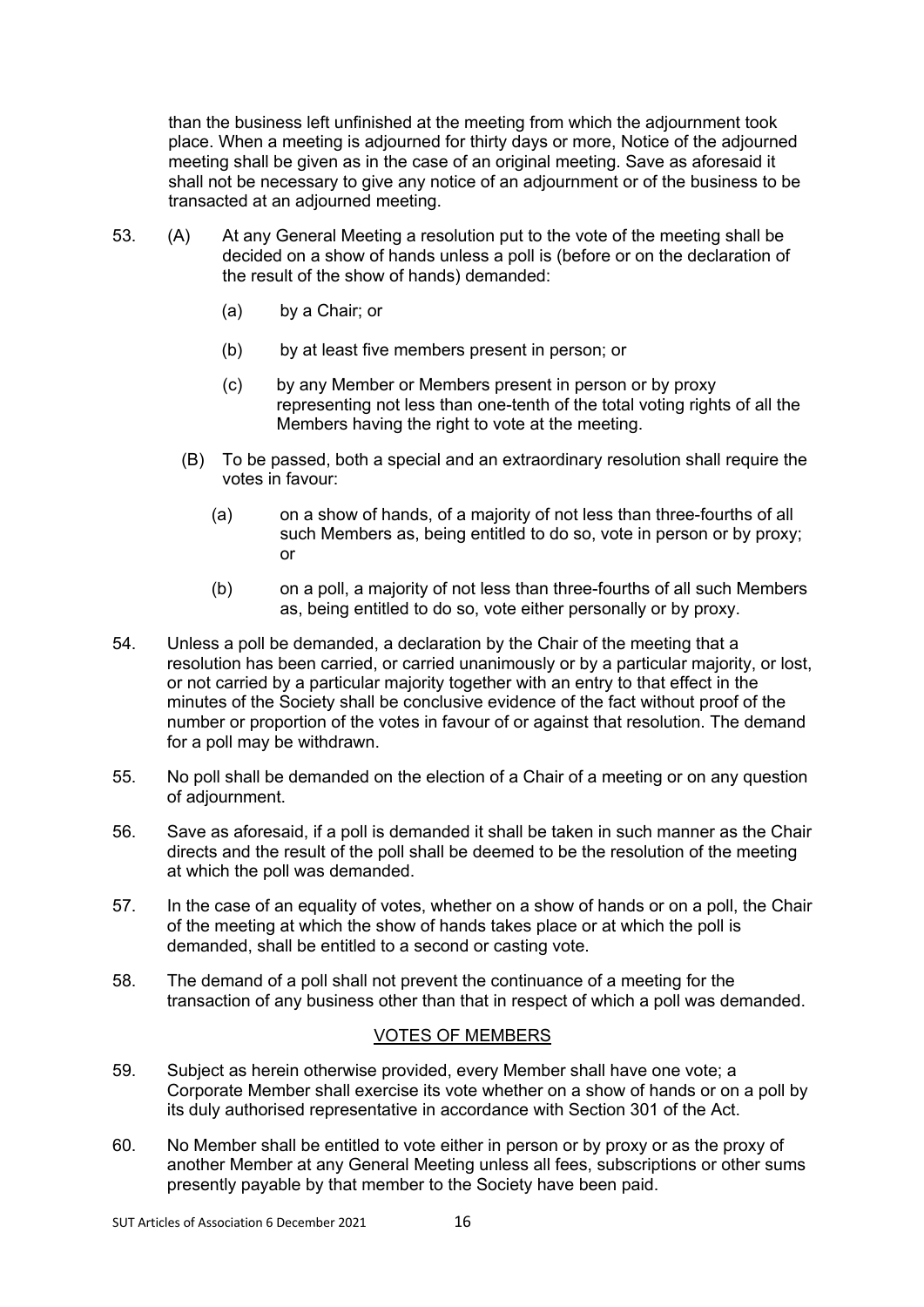- 61. No objection shall be raised to the qualifications of any voter except at the Meeting or adjourned Meeting at which the vote objected to is given or tendered, and every vote not disallowed at such Meeting shall be valid for all purposes. Any such objection made in due time shall be referred to the Chair of the Meeting, whose decision shall be final and conclusive.
- 62. On a poll, votes may be given either personally or by proxy.
- 63. The instrument appointing a proxy shall be in writing under the hand of the appointor or of their attorney duly authorised in writing, or, if the appointor is a corporation, either under seal, or under the hand of an officer or attorney, duly authorised.
- 64. The instrument appointing a proxy and the power of attorney or other authority, if any, under which it is signed or a shall be deposited at the office of the Society or at such other place as is specified for that purpose in the Notice convening the Meeting, including digital submission, not less than 48 hours before the time for holding the Meeting, or adjourned Meeting, at which the person named in the instrument proposes to vote, or, in the case of a poll, not less than 24 hours before the time appointed for the taking of the poll, and in default the instrument of proxy shall not be treated as valid. No instrument appointing a proxy shall be valid after the expiration of twelve months from the date of its execution. The instrument of proxy may be deposited at the office of the Society or such other place as is specified in the Notice convening the Meeting by using electronic communications as described in Schedule 4 Part 3 of the Companies Act 2006 and the method by which this is to be done shall be described in the Notice.
- 65. An instrument appointing a proxy shall be in the following form or a form as near thereto as circumstances admit –

# "SOCIETY FOR UNDERWATER TECHNOLOGY LIMITED

I, of being a Member of the above-named Society, hereby appoint …………. of Or failing the named individual, or the name of as my proxy to vote for me on my behalf at the Annual General Meeting / General Meeting(as the case may be) of the Society, to be held on the day of 20 , and at any adjournment thereof.

Signed this day of 20

- 66. The instrument appointing a proxy shall be deemed to confer authority to demand or join in demanding a poll.
- 67. A vote given in accordance with the terms of an instrument of proxy shall be valid notwithstanding the previous death of the principal or revocation of the proxy or of the authority under which the proxy was executed, provided that no intimation in writing of such death or revocation as aforesaid shall have been received by the Society at the Office before the commencement of the Meeting or adjourned Meeting at which the proxy is used.

# THE COMPANY SECRETARY

68. The Secretary of the Society shall be the Honorary Secretary appointed by the Council in the manner and upon the conditions laid down in these Articles. The Council may from time to time, by resolution, appoint a deputy Honorary Secretary from amongst its members. The person so appointed may act for the time being in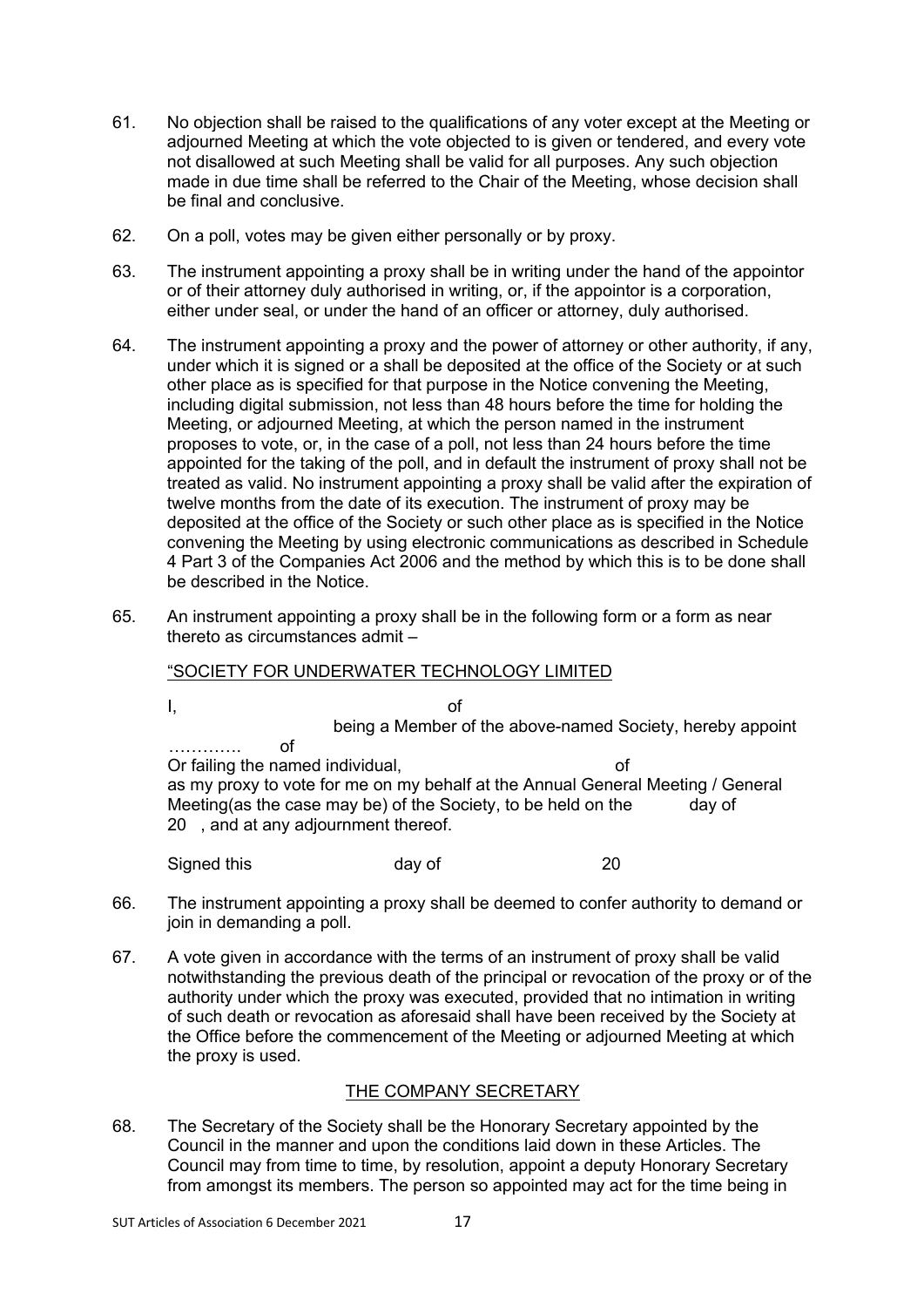the place of the Honorary Secretary in the event that the Honorary Secretary shall resign or shall otherwise be prevented from carrying out the duties of the office.

# THE SEAL

69. The Council shall provide for the safe custody of the seal, which shall be used only by the authority of the Council or of a committee of the Council authorised by the Council in that behalf and every instrument to which the seal shall be affixed shall be signed by two officers of the Society or by some other two members of the Council nominated by the Council for the purpose and in favour of any purchaser or person bona fide dealing with the Society such signatures shall be conclusive evidence that the seal has been properly affixed. The seal when used to affix to membership certificates is exempt from two members of Council approval process. Digital use of the seal is also applying.

# ACCOUNTS

- 70. The Council shall cause accounting records to be kept in accordance with the Companies Act 2006.
- 71. The accounting records shall be kept at the Office of the Society or, subject to the Companies Act 2006, at such other place or places as the Council think fit, and shall always be open to the inspection of the officers of the Society.
- 72. The Council shall from time to time determine whether and to what extent and at what times and under what conditions or regulations the accounts and books of the Society or any of them shall be open to the inspection of Members not being officers of the Society and no Member (not being an offer of the Society) shall have any right of inspecting any account or book or document of the Society except as conferred by statute or authorised by the Council or by the Society in General Meeting.
- 73.. The Council shall from time-to-time cause to be prepared in accordance with the Companies Act 2006 such accounts balance sheets, group accounts (if any) and reports as are referred to in the Act and to lay them before the Society in General Meeting.
- 74. A copy of every balance sheet (including every document required by law to be annexed thereto) which is to be laid before the Society in General Meeting, together with a copy of the Auditors' report and the report of the Council shall not less than twenty-one days before the date of the Meeting be sent to every Member of the Society, subject to the provisions of Article 79 hereof.

# AUDIT

- 75. Once in every year the accounts of the Society shall be examined and the correctness of the income and expenditure account and balance sheet ascertained by one or more properly qualified Auditor or Auditors.
- 76. Auditors shall be appointed and their duties regulated in accordance with Section 475 of the Companies Act 2006.

# NOTICES

77. A Notice may be given by the Society to any Member either personally by hand or left at the appropriate address, by e-mail to their registered e-mail address if they are normally resident outside the United Kingdom, or by sending it by post to them at their registered address if it is within the United Kingdom, or by e-mail if they are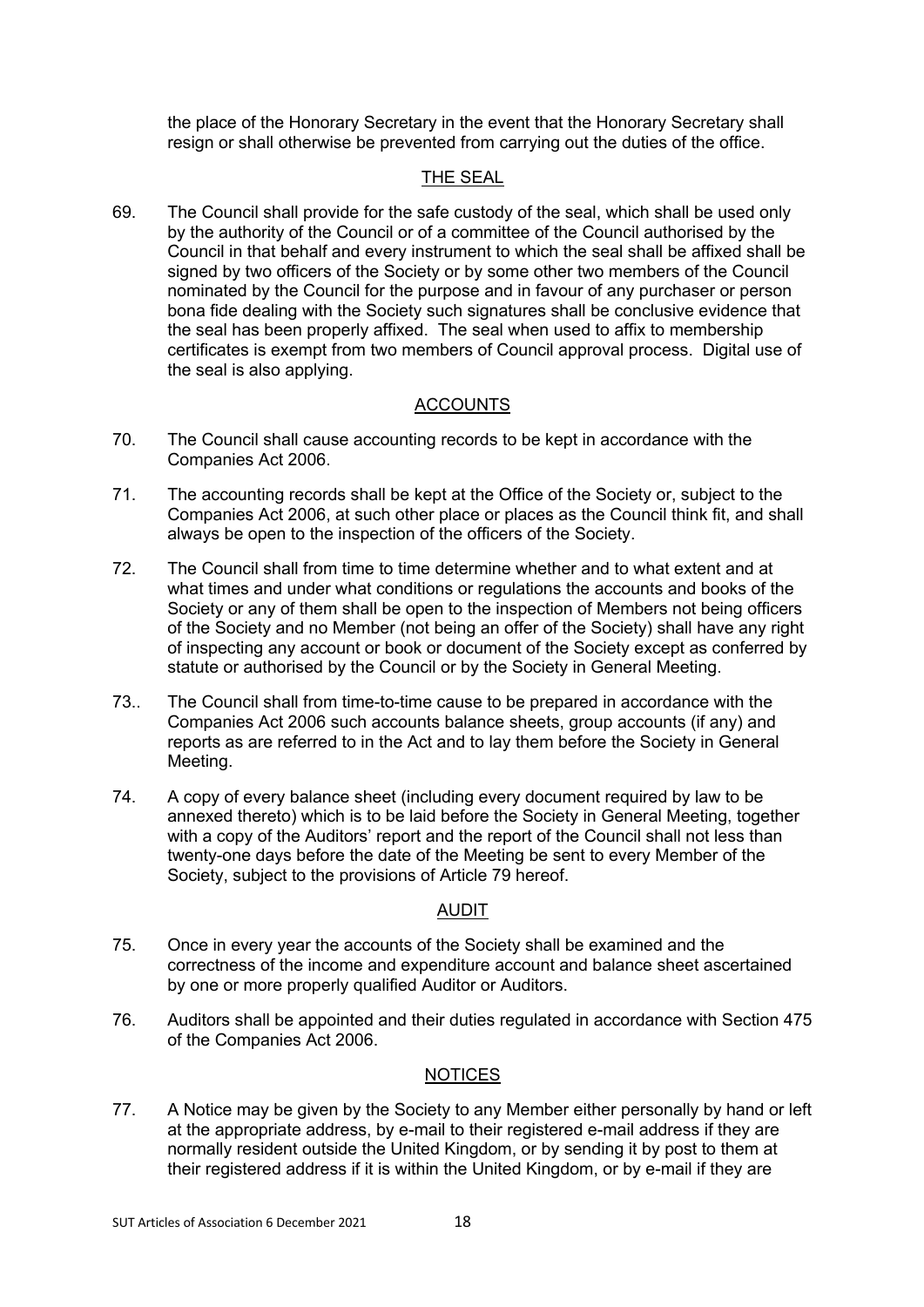resident in the United Kingdom and has elected to receive notices electronically. Where a notice is sent by post, services of the notice shall be deemed to be affected by properly addressing, prepaying, and posting a letter containing the notice, and to have been affected in the case of a Notice of a Meeting at the expiration of 48 hours after the letter containing the same is posted, and in any other case at the time at which the letter would normally be delivered in the ordinary course of first-class post. Where a notice is sent by e-mail, it shall be in accordance with the requirements of Schedule 5 Part 3 of the Companies Act 2006 and service of the notice shall be deemed to be effected if no failure-to-deliver message is received by the Society from the e-mail hosting organisation.

- 78. A notice may be given by the Society to the persons entitled thereto in consequence of the death or bankruptcy of a Member by sending it through the post in a prepaid letter addressed to them by name, or by the title of representative of the deceased, or trustee of the bankrupt, or by any like description, at the address, if any, within the United Kingdom, or by e-mail if outside the United Kingdom, supplied for the purpose by the persons claiming to be entitled, or (until such an address has been so supplied) by giving the notice, in any manner in which the same might have been given if the death or bankruptcy had not occurred.
- 79. Notice of every General Meeting shall be given in any manner hereinbefore authorised to –
	- (a) every Member;
	- (b) every person entitled thereto by reason of their being a legal personal representative or a trustee in bankruptcy of a Member where the Member but for their incapacity or bankruptcy would be entitled to receive notice of the Meeting; and
	- (c) the Auditor for the time being of the Society.

No other person shall be entitled to receive Notices of General Meetings.

80. Any notice or document required to be given to the Society may be given by sending it by post or by electronic means to the Honorary Secretary at the Office of the Society or such other address as the Council may from time to time designate.

# **INDEMNITY**

- 81. The members of the Council, members of Committee, trustees, officials and servants of the Society and the Auditors shall be indemnified by the Society from all losses and expenses incurred by them, done in good faith, in or about the discharge of their respective duties unless arising from their own wilful default or in the case of the auditors from their own negligence or wilful default or where such indemnity would be prohibited or rendered void by the Companies Act or any other provision of law.
- 82. No member of the Council or of a Committee, trustee, official, servant of the Society or auditor shall be liable for any other member of the Council or of a Committee, trustee, official or servant of the Society or auditor or for joining in any receipt or other act for conformity or for any loss or expense happening to the Society unless arising from their own wilful default or in the case of an auditor from their own negligence or wilful default.
- 83. The Members of Council may decide to purchase and maintain insurance, at the expense of the Society, for the benefit of any relevant officer in respect of any relevant loss.